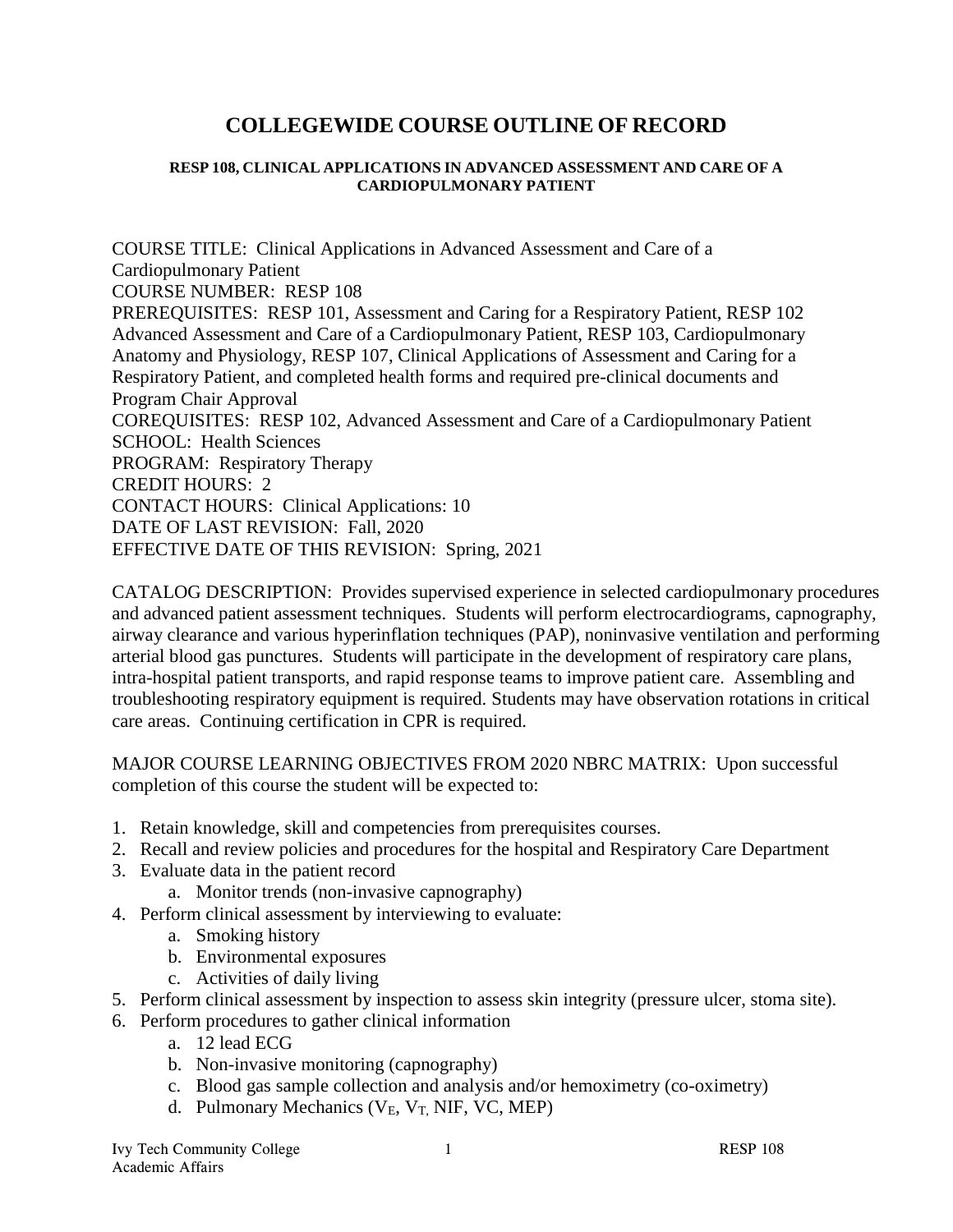- 7. Evaluate procedures results
	- a. Non-invasive procedures (capnography)
- 8. Recommend Diagnostic Procedures
	- a. Non-invasive monitoring (capnography)
- 9. Assemble and troubleshoot equipment
	- a. Secretion clearance devices (HFCWO, vibratory PEP, IPV, insufflation/exsufflation devices)
	- b. Patient breathing circuits (CPAP/BiPAP)
- 10. Perform airway clearance and lung expansion techniques
	- a. Postural drainage, percussion or vibration
	- b. Mechanical devices HFCWO, vibratory PEP, IPV, insufflation/exsufflation devices)
	- c. Hyperinflation techniques (PEP, PAP)
- 11. Supports oxygenation and ventilation by initiating and adjusting mask or nasal CPAP and noninvasive ventilation
- 12. Ensures modifications are made to modalities (e.g., hyperinflation, airway clearance) included in the respiratory care plan by:
	- a. Treatment termination for life threatening adverse events
	- b. Recommending initiation of treatment based on patient response
	- c. Discontinues treatment based on patient response
- 13. Utilizes evidence based medicine principles
	- a. Classification of disease severity
	- b. Recommendations for changes in therapeutic plan when indicated
- 14. Maintain records specifying therapy administered, date, time, frequency of therapy, medication, and vital signs (paper or electronic charting)
- 15. Provide respiratory care in high risk situations
	- a. Medical emergency team (MET)/rapid response team
	- b. Patient transport within a hospital
- 16. Conduct patient and family education
	- a. Safety and infection control
	- b. Home care and related equipment
	- c. Lifestyle changes (e.g. smoking cessation, exercise)
	- d. Disease management

**COURSE CONTENT:** Topical areas of study include –

Hospital policies and procedures / hospital orientation Electrocardiograms Capnography Airway clearance devices (e.g., vibratory PEP/Flutter, Acapella, TheraPEP, etc…) Hyperinflation (EzPAP, AccuPAP, CPAP) Directed cough techniques Chest physiotherapy **HFCWO** Arterial blood gas punctures and analysis Within a hospital patient transport Medical emergency team (MET)/Rapid Response Team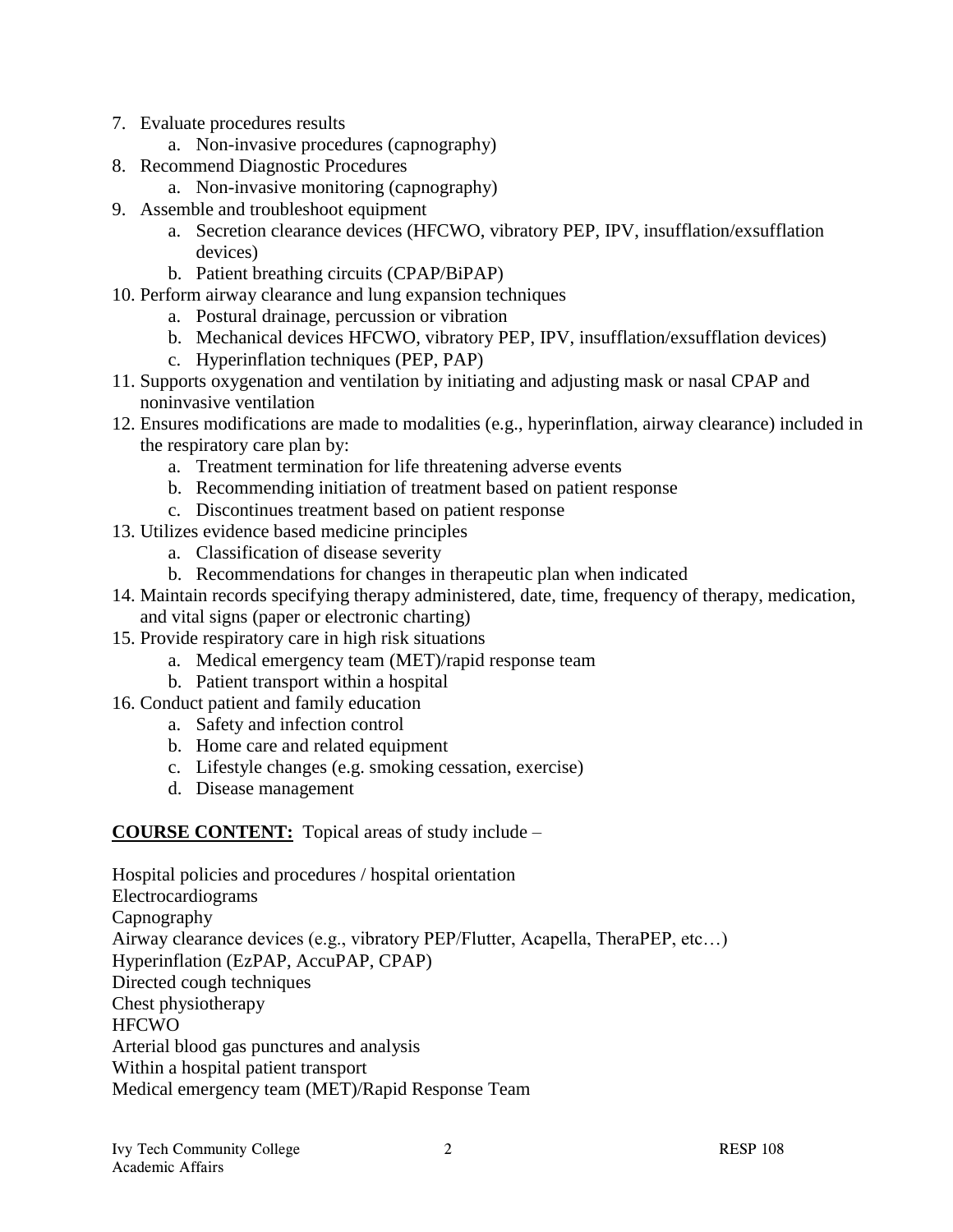Case studies with care plans Evaluations

#### Procedures:

- 1. 12 Lead EKG
- 2. Arterial Blood Gas Puncture
- 3. Hyperinflation (EzPAP, CPAP)
- 4. Bronchial Hygiene (CPT, Vibratory Pep)
- 5. Directed Cough Technique
- 6. Capnography (noninvasive)
- 7. Tracheostomy Change
- 8. Noninvasive Ventilation Initiation
- 9. Noninvasive Ventilation Round
- 10. Pulmonary Mechanics ( $V_E$ ,  $V_T$ , NIF, VC, MEP) Total procedures: 10

# HOW TO ACCESS THE IVY TECH COMMUNITY COLLEGE LIBRARY:

The Ivy Tech Library is available to students' on- and off-campus, offering full text journals and books and other resources essential for course assignments. Go to<http://www.ivytech.edu/library/> and choose the link for your campus.

# ACADEMIC HONESTY STATEMENT:

The College is committed to academic integrity in all its practices. The faculty value intellectual integrity and a high standard of academic conduct. Activities that violate academic integrity undermine the quality and diminish the value of educational achievement.

Cheating on papers, tests or other academic works is a violation of College rules. No student shall engage in behavior that, in the judgment of the instructor of the class, may be construed as cheating. This may include, but is not limited to, plagiarism or other forms of academic dishonesty such as the acquisition without permission of tests or other academic materials and/or distribution of these materials and other academic work. This includes students who aid and abet as well as those who attempt such behavior.

# ATTENDANCE:

Students are expected to attend and participate regularly in class meetings, online learning activities and other activities assigned as a part of a course of instruction. Faculty are required to report student participation in compliance with institutional policies and federal financial aid guidelines. Faculty and staff shall be sensitive to students' religious beliefs and observances, including an expectation that instructors make reasonable arrangements when a student must miss an exam or other academic exercise due to their religious observance. When notified in advance, and when possible, faculty will make allowances for students to make up missed work.